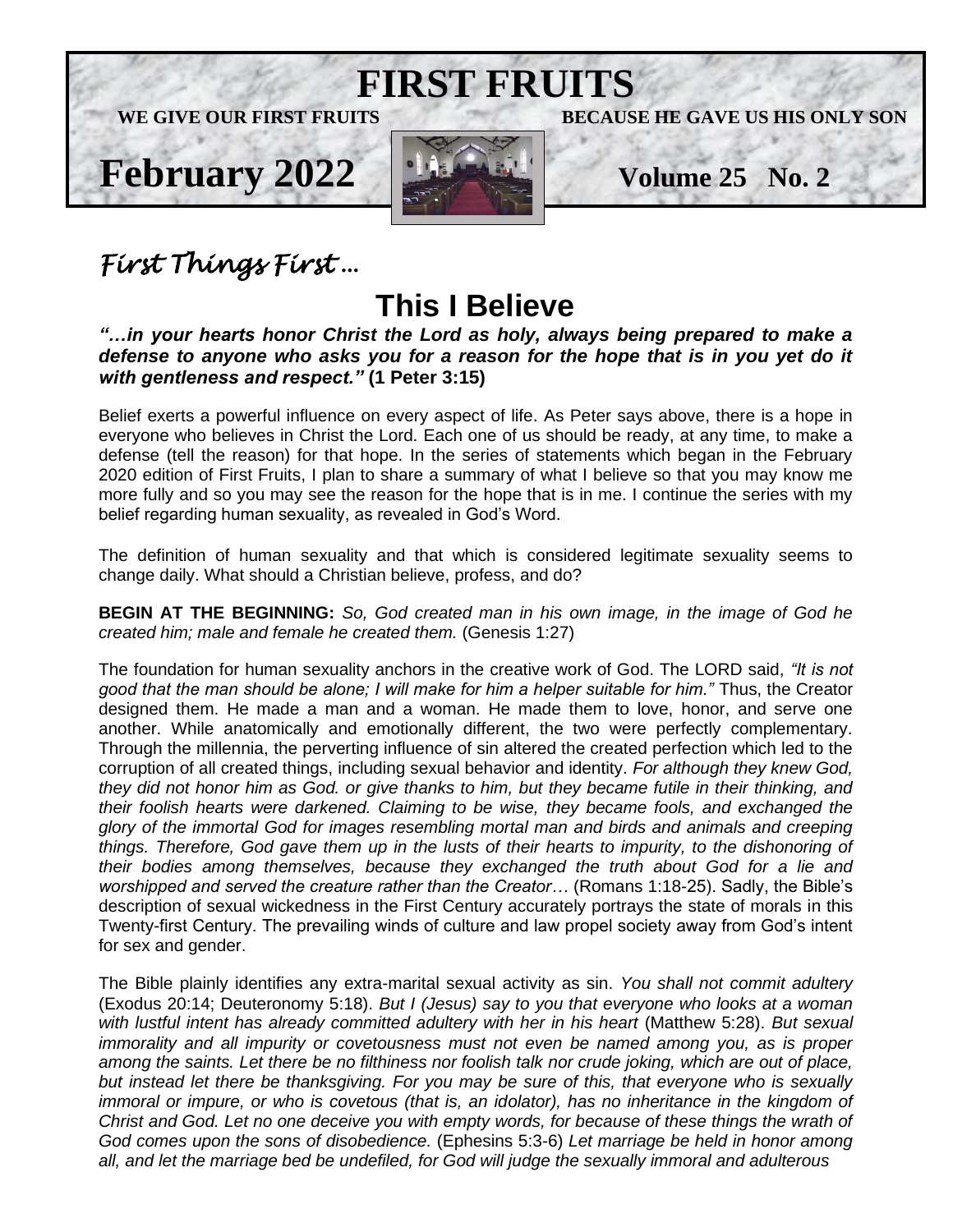(Hebrews 13:4). The Lord intends sexual activity to be confined to a heterosexual and monogamous marriage.

Various sex-oriented topics are promoted as "rights." If anyone dares oppose those beliefs, that person stands accused and branded as hateful, intolerant, and even racist. Some of the more prominent topics are directly addressed in the Scriptures. Among these are:

Cross-dressing: *A woman shall not wear a man's garment, nor shall a man put on a woman's cloak, for whoever does these things is an abomination to the Lord your God* (Deuteronomy 22:5).

Transgender surgery: *No one whose testicles are crushed or whose male organ is cut off shall enter the assembly of the Lord* [Logic concludes adding a male organ and/or testicles or hormonal injections would carry similar condemnation.] (Deuteronomy 23:1).

Gender identity: *So, God created man in his own image, in the image of God he created him; male and female he created them* (Genesis 1:27)*. Before I formed you in the womb, I knew you…* (Jeremiah 1:5). Not only did the LORD create the first man and woman, to this day he fashions each person to be born as he desires: some are male, some female. The detrimental effect of sin may confuse the "self-identity" for some, but anatomically humans are either male or female and remain such throughout life's span.

Same-sex attraction: *And you shall not lie with a male as with a woman; it is an abomination.* (Leviticus 18:22) *(B)because they exchanged the truth bout God for a lie and worshipped and served the creature rather than the Creator…God gave them up to dishonorable passions. For their women exchanged natural relations for those that are contrary to nature; and the men likewise gave up natural relations with women and were consumed with passion for one another, men committing shameless acts with men and receiving in themselves the due penalty for their error* (Romans 1:25-27). *Or do you not know the unrighteous will not inherit the kingdom of God? Do not be deceived: neither the sexually immoral, nor idolaters, nor adulterers, nor men who practice same-sex activity…will inherit the kingdom of God.* (1 Corinthians 6:9-10)

God's teaching about other sex-related subjects can be found in Leviticus 18, 20:10-21; Deuteronomy 22:13-24:5 (other topics included). I will offer a more complete listing in the March newsletter.

However, sexual sin carries no greater judgment than any other sin. There is no one who is worthy to "cast the first stone." *Are we better than they? Not at all: for we have already charged that both Jews and Gentiles are all under sin; as it is written, "There is none righteous, not even one…"* (Romans 3:9-20). *(F)or all have sinned and fall short of the glory of God…* (Romans 3:23). Even so, everyone's hope rests in this promise of God: we are *being justified as a gift by his grace through the redemption which is in Christ Jesus…the free gift of God is eternal life in Christ Jesus our Lord…For by grace you have been saved through faith; and that not of yourselves, it is the gift of God* (Romans 3:24. 6:23; Ephesians 2:8)

Regardless of one's sin, this remains by the forgiving and changing power of God:

*Such WERE* (emphasis mine) *some of you, but you were washed, you were sanctified, you were justified in the name of the Lord Jesus Christ and in the Spirit of our God* (1 Corinthians 6:11).

Keep reading the Word and growing in God's grace! Pastor Grier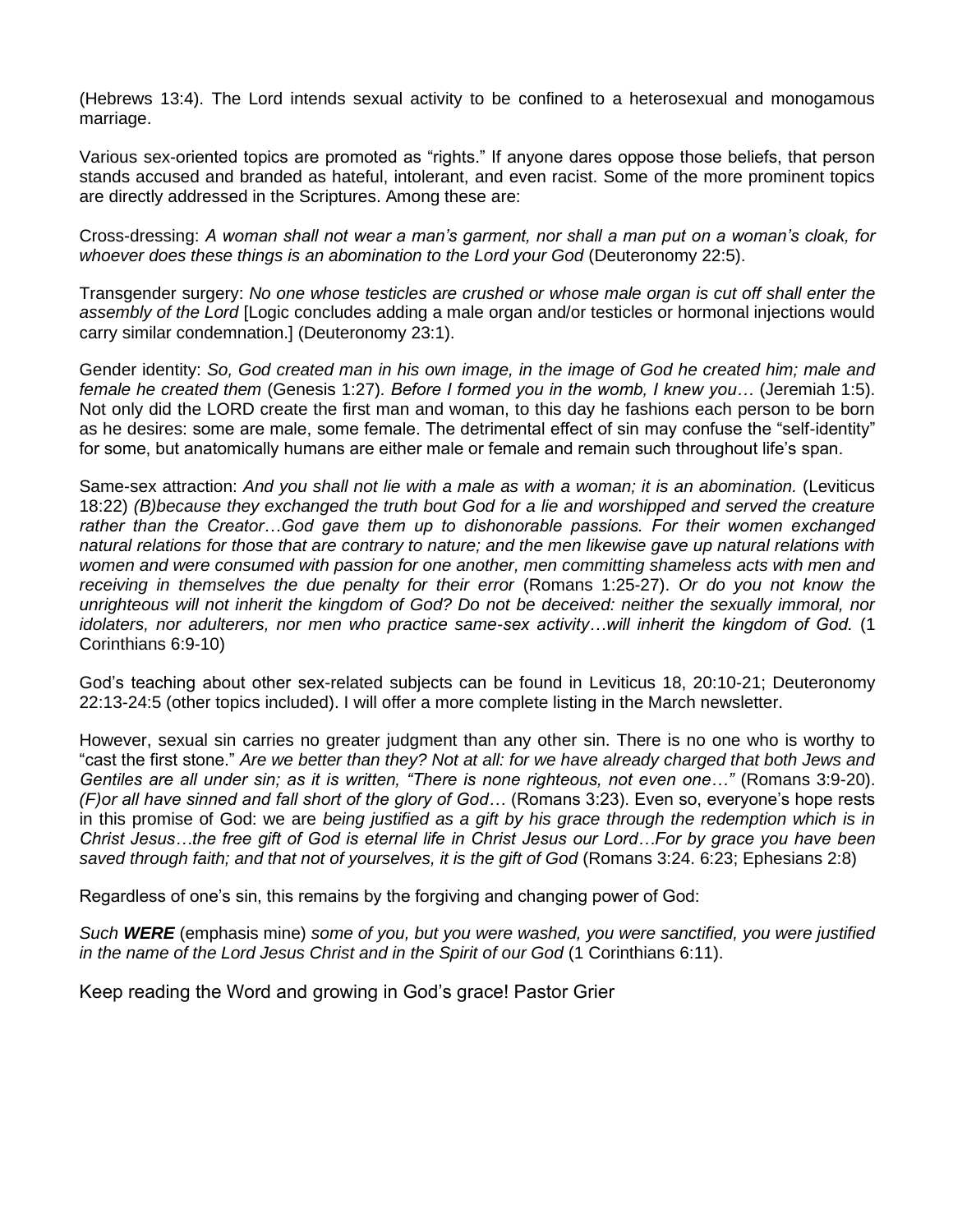

First School And **Day** Care

The First School has 115 children enrolled. For the month of February we are focusing on God's love for us. We are also learning how we can show love to others and how to be a good friend. The children will enjoy a Valentines exchange for Valentine's Day. We are excited to see what this year holds and feel we are starting it off on a positive note! ews

Many Blessings, Bree Joines First School Director

## First School Board Meeting -

Tuesday, February 8th, at 5:00 p.m.







February Readings

- 02/06 Genesis 47:26-31, Psalm 45:10-17, Romans 8:1-8, Mark 2:13-17
- 02/13 Genesis 48:1-10, Psalm 46:1-7, Romans 8:9-13, Mark 2:18-22
- 02/20 Genesis 48:11-22, Psalm 46:8-11, Romans 8:14-19, Mark 2:23-28
- 02/27 Genesis 49:1-12, Psalm 47:1-4, Romans 8:20-27, Mark 3:1-6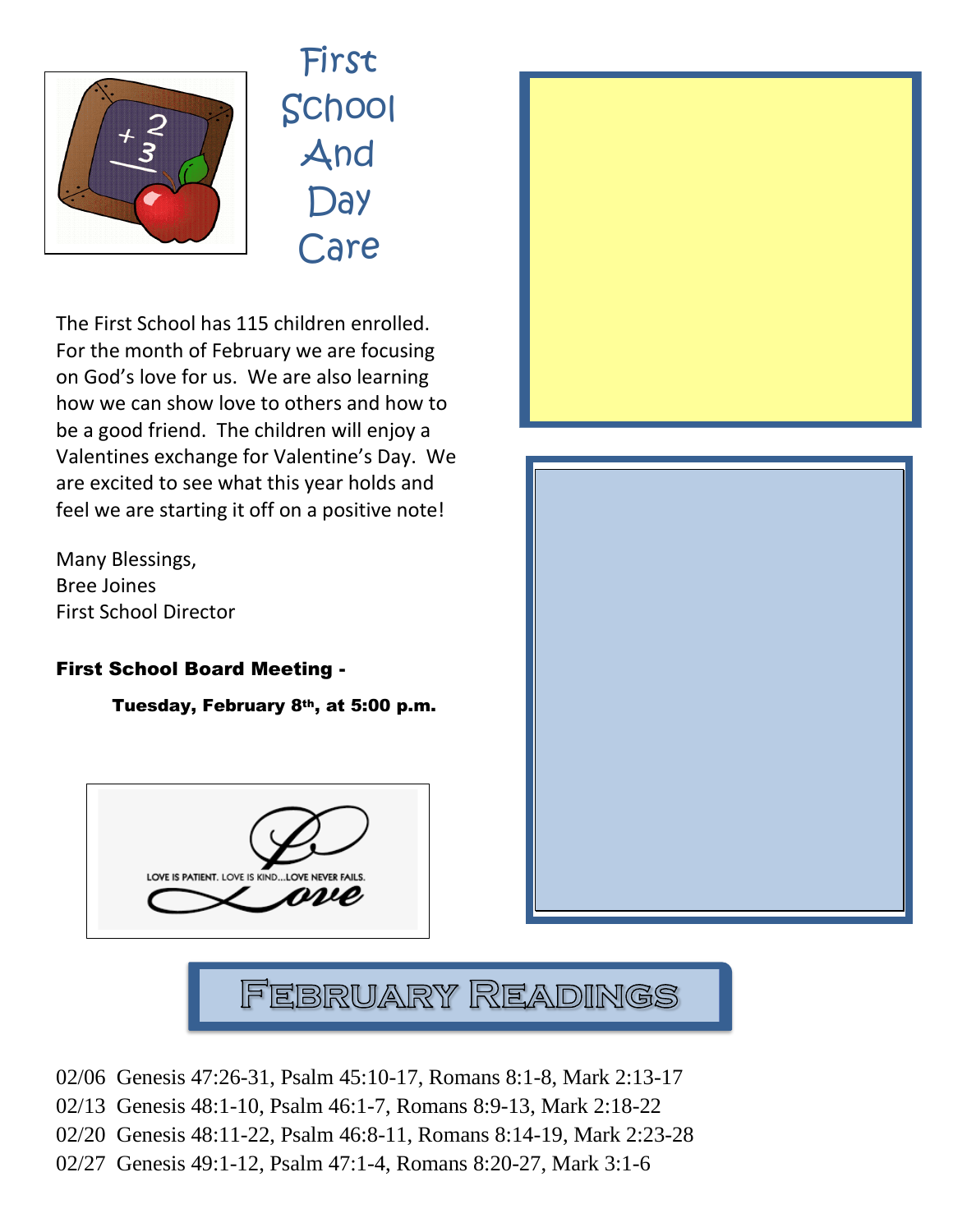

02/18 Kyle House 02/20 Ellis Lundy 02/21 Ty Schoenfield 02/23 Tammy Campbell 02/27 Nora Borak



02/02 Kirk Marek 02/03 Bram Koudela 02/15 Cori Koudela 02/22 Daniela Rodriguez 02/22 Ivan Rodriguez 02/23 Ty Schoenfield 02/24 Cash Dujka 02/24 Callie Dujka 02/25 Tammy Campbell 02/29 Pat Marek



02/02 James & Sheila Herrington 02/14 Lionel & Shirley Chatel 02/18 Warren & Helen Johnson



*COUNCILMEETING* Thursday, February 17<sup>th</sup> 6:00 p.m.



 Harlo & Rhonda Atchetee **Our FLC Family** Dorothy Atchetee Charles Bard Ron Chambles Lynda Christenberry Nora Hollingsworth Marilyn Kight Kim & Larry Ledwig Family of John Nelson Odis Newton Becky Sample Ruth Speckels

**Friends of FLC** Marilyn K Kim S

*List will be cleared on the 1st in January, April, July and October. Please help us stay current; call the office with changes or additions.*



Pray for All Who **SERVE IN** the US Military

#### **WE'RE HERE WHEN YOU NEED US**





 Office hours: Tues & Thurs: 8:00am - 4:30pm Wed: 8:00am – 12:00pm

> Phone: 979-543-5847 Email: [office@firstlutheranec.com](mailto:office@firstlutheranec.com)

> > Pastor Clyde Grier: Phone: 979-541-6173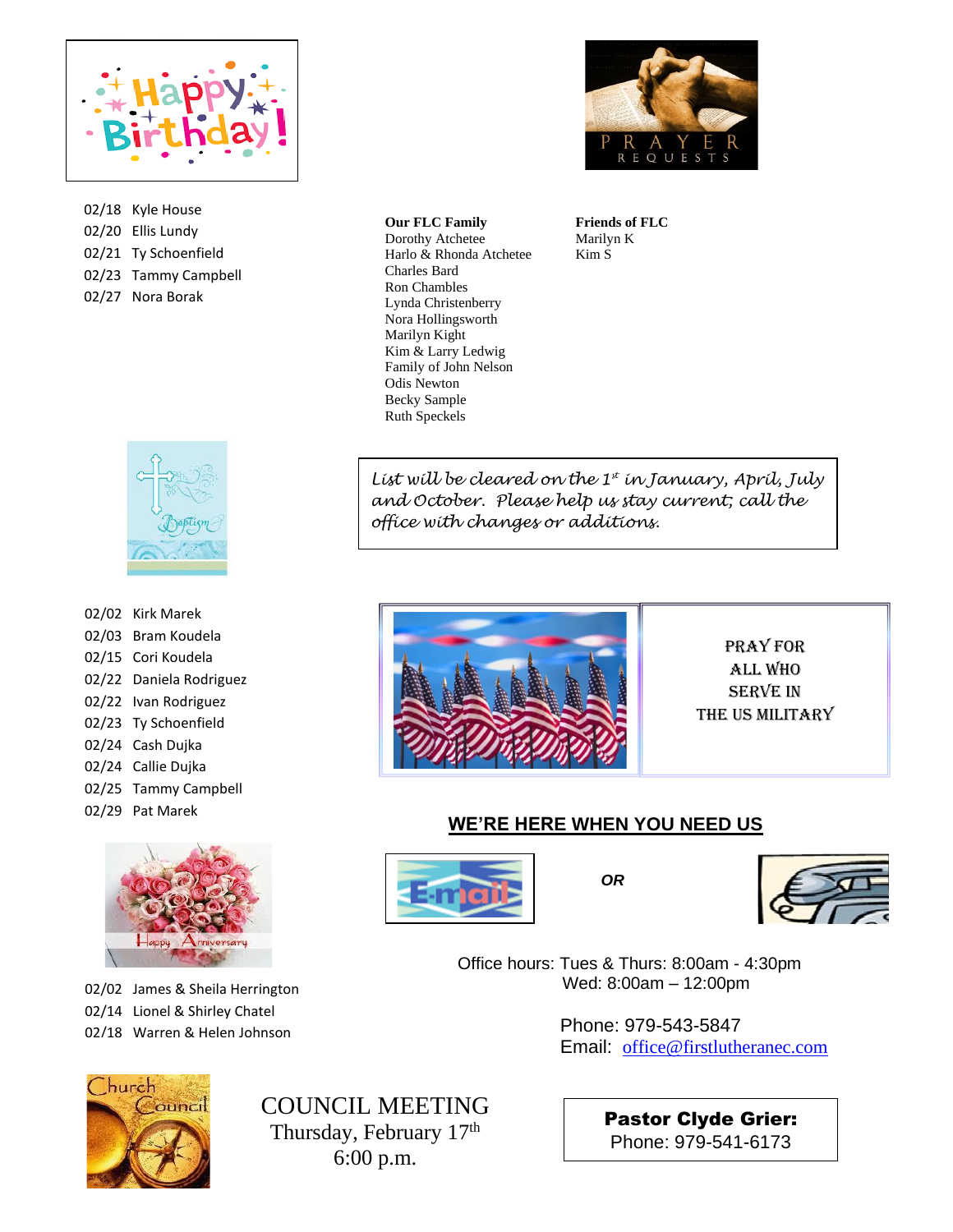### Flower Chart

The Flower Chart for 2022 is available for you to choose your special dates. All Sundays for the month of February are open. Please sign up for the dates when you would like to provide flowers for our service!

**+ + + + + + +**

## **FLCEC Manna Meals Team**

 Our Team will not have a date to serve at Manna Meals during February.

### **2022 Annual Scandinavian Pancake Supper**

 Our annual Pancake Supper traditionally held on the last Sunday of February has been canceled due to the ongoing cases of COVID.



 Thank you to everyone who agreed to serve by filling in our monthly assignments positions for 2022 (Assisting Minister, Sexton, Ushers, Altar Guild)! Let us know if there is an area in which you would like to serve!



l

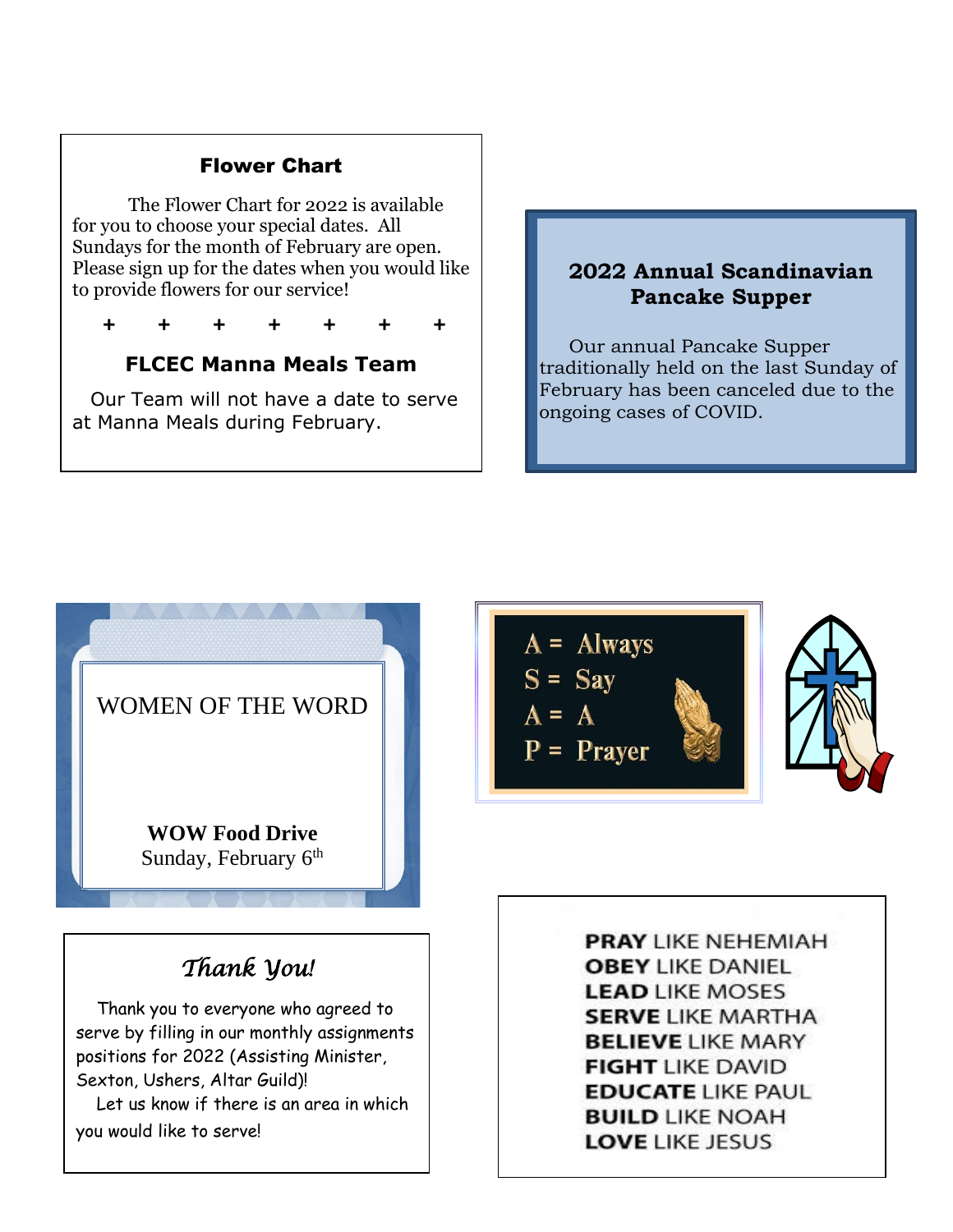



| <b>Sunday</b>                                                                                                                     | Monday                   | Tuesday                                                 | Wednesday               | <b>Thursday</b>                                   | Friday                      | <b>Saturday</b> |
|-----------------------------------------------------------------------------------------------------------------------------------|--------------------------|---------------------------------------------------------|-------------------------|---------------------------------------------------|-----------------------------|-----------------|
|                                                                                                                                   |                          | 1                                                       | $\overline{\mathbf{z}}$ | lз                                                | $\overline{\boldsymbol{4}}$ | 5               |
| $\boldsymbol{6}$<br><b>Sunday School</b><br>9:30 AM<br><b>Worship Service</b><br>10:45 AM<br>w/Communion<br><b>WOW Food Drive</b> | $\overline{\phantom{a}}$ | 8<br><b>First School</b><br><b>Board Meeting</b><br>5PM | 9                       | 10                                                | 11                          | 12              |
| 13<br><b>Sunday School</b><br>9:30 AM<br><b>Worship Service</b><br>10:45 AM<br><b>Installation</b>                                | 14                       | 15<br><b>Newsletter</b><br><b>Items Due</b>             | 16                      | 17<br><b>Church Council</b><br><b>Meeting 6PM</b> | 18                          | 19              |
| 20<br><b>Sunday School</b><br>9:30 AM<br><b>Worship Service</b><br>10:45 AM<br>w/Communion                                        | 21                       | 22                                                      | 23                      | 24                                                | 25                          | 26              |
| 27<br><b>Sunday School</b><br>9:30 AM<br><b>Worship Service</b><br>10:45 AM                                                       | 28                       |                                                         |                         |                                                   |                             |                 |

# February Responsibilities

ASSISTING MINISTER: **Ted Schoenfield** SEXTON: **Gaynard Wigginton**  USHERS: **Ed Campbell, Kirk Marek**  ALTAR GUILD: **Gloria & Ed Campbell**

#### READER

- **6 th Ted Schoenfield**
- **13 th Calvin Borak**
- **20 th Cathy Schoenfield**
- **27 th Diane Stewart**

If you are unable to serve on your date, please find someone to take your place.